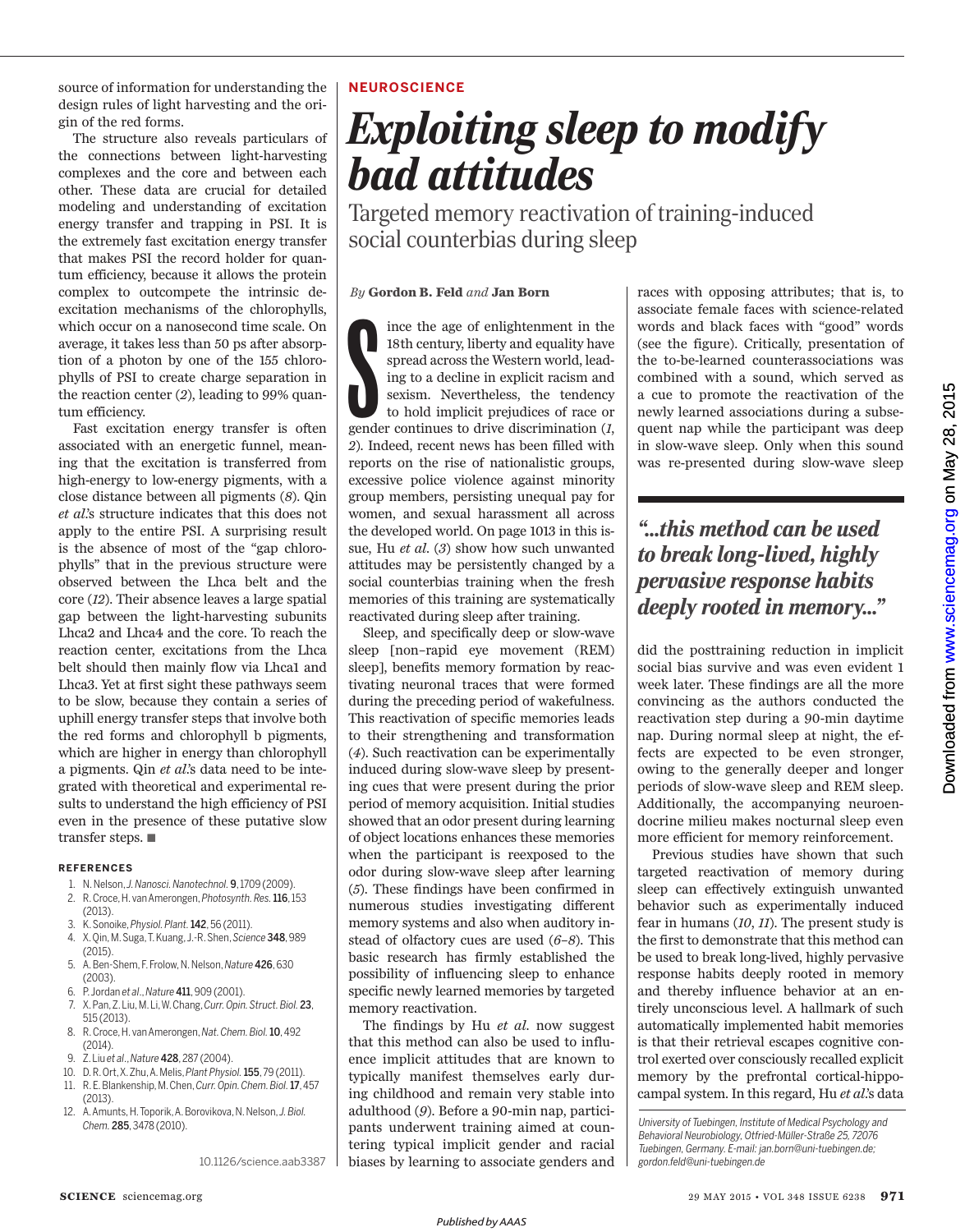

Sleeping your way out of a bad attitude. Implicit social bias scores could be improved by applying a counterbias intervention comprising two tasks: counterbias training with sound feedback and retrieval of the sound-counterbias association. This training-induced improvement was then stabilized by re-presenting the sound cue during sleep. (A) On the counterbias training, participants were shown separate pictures of men and women of different racial groups together with words from the opposing categories "science/art" and "good/bad". When seeing an "incongruous" pair (e.g., face of a woman and the word "math"), participants had to respond by pressing a button. "Correct" and timely responses received a feedback sound. Congruent trials afforded no response. (B) On the sound-counterbias retrieval task, participants were instructed to drag and drop a face (e.g., a female face) onto the incongruous word (e.g., "math") whenever they heard the sound that was associated with this specific counterbias during the preceding counterbias training. (**C**) The sound was then used to cue, and thereby reactivate, the memory of the newly learned counterbias association when the participant entered slow-wave sleep during a subsequent 90-min nap. (D) A stable reduction of implicit social bias, persisting 1 week later, was only achieved if the counterbias intervention was cued during the nap.

suggest that sleep is a brain state labilizing even strong habit-like implicit memories. This putatively makes them susceptible to modification through treatments targeting, in the first place, the explicit hippocampusdependent memory system.

Hu *et al*. certainly demonstrate the striking potential of targeted memory reactivation during sleep to modify deeply rooted attitudes. Together with the ongoing debate on the longevity and effectivity of social bias interventions ( *12*), these findings raise a number of questions regarding the underlying neurophysiological and psychological mechanisms. One is why such enduring modifications cannot be achieved by targeted reactivations during wakefulness. Perhaps countering the preexisting racial or gender bias by memory reactivation during sleep leads to an immediate weakening of the original bias memory trace, indicating that during sleep even very old traces can reenter a labile state. Alternatively, the procedure might induce an extinction-like suppression of the original bias by a newly learned counterbias. Such new learning of response suppression implicates the activation of the machinery of synaptic plasticity during sleep. Here, another detail of Hu *et al*.'s findings is of interest, suggesting that the long-term improvement in social bias was additionally linked to posttraining REM sleep, which represents a state of increased synaptic plasticity. This indeed fits a "sequential" view on sleep's role in memory formation (4): Each bout of slowwave sleep and accompanying reactivation transforms the new counterbias traces and primes the participating synapses for lasting synaptic changes that are induced during the subsequent phase of REM sleep (e.g., by activation of immediate early genes and protein synthesis).

However, new learning of an extinctionlike suppression also suggests that effects might depend strongly on the learning context. If so, the risk of spontaneous recovery of the original social bias is increased when the person leaves the behavior modification setting, as well as with increasing time after the treatment. Unless the underlying mechanisms are understood, there is a risk that seemingly marginal changes in the procedures of targeted memory reactivation during sleep might produce precisely opposite results of the desired effects. Indeed, just such reversals have been seen in studies applying this method to counter fear responses ( *13*). The possibility of such an outcome is further suggested by interventions that paradoxically increase social bias instead of reducing it  $(14)$ .

There is little doubt that the study of Hu *et al*.—with its clear implications for society—will motivate research to resolve these remaining issues. However, Aldous Huxley's description of a dystopian "brave new world" where young children are conditioned to certain values during sleep reminds us that this research also needs to be guided by ethical considerations. Sleep is a state in which the individual is without willful consciousness and therefore vulnerable to suggestion. Beyond that, Hu *et al*.'s findings highlight the breadth of possible applications to permanently modify any unwanted behavior by targeted memory reactivation during sleep. ■

#### **REFERENCES**

- 1. N. Ellemers, M. Barreto, *Curr. Opin. Behav. Sci.*3, 142 (2015).
- 2. A. G. Greenwald, M. R. Banaji, *Psychol. Rev.*102, 4 (1995).
- 3. X. Hu *et al*., *Science* 348, 1013 (2015).
- 4. S. Diekelmann, J. Born, *Nat. Rev. Neurosci.*11, 218 (2010).
- 5. B. Rasch *et al*., *Science* 315, 1426 (2007).
- 6. T. Schreiner, B. Rasch, *Cereb. Cortex* 10.1093/cercor/ bhu139 (2014).
- 7. M. Schönauer *et al*., *J. Cogn. Neurosci.* 26, 143 (2014). 8. J. D. Rudoy, J. L. Voss, C. E. Westerberg, K. A. Paller, *Science*
	- 326, 1079 (2009).
	- 9. Y. Dunham *et al*., *Trends Cogn. Sci.*12, 248 (2008).
	- 10. K. K. Hauner *et al*., *Nat. Neurosci.*16, 1553 (2013). 11. J. He *et al*., *Sleep* 38, 423 (2015).
	- 12. E. L. Paluck, D. P. Green, *Annu. Rev. Psychol.*60, 339 (2009).
	- 13. S. Diekelmann, J. Born, *Sleep* 38, 337 (2015).
	- 14. L. Legault *et al*., *Psychol. Sci.* 22, 1472 (2011).

ILLUSTRATION: P. HUEY/*SCIENCE*

ILLUSTRATION: P. HUEY/SCIENCE